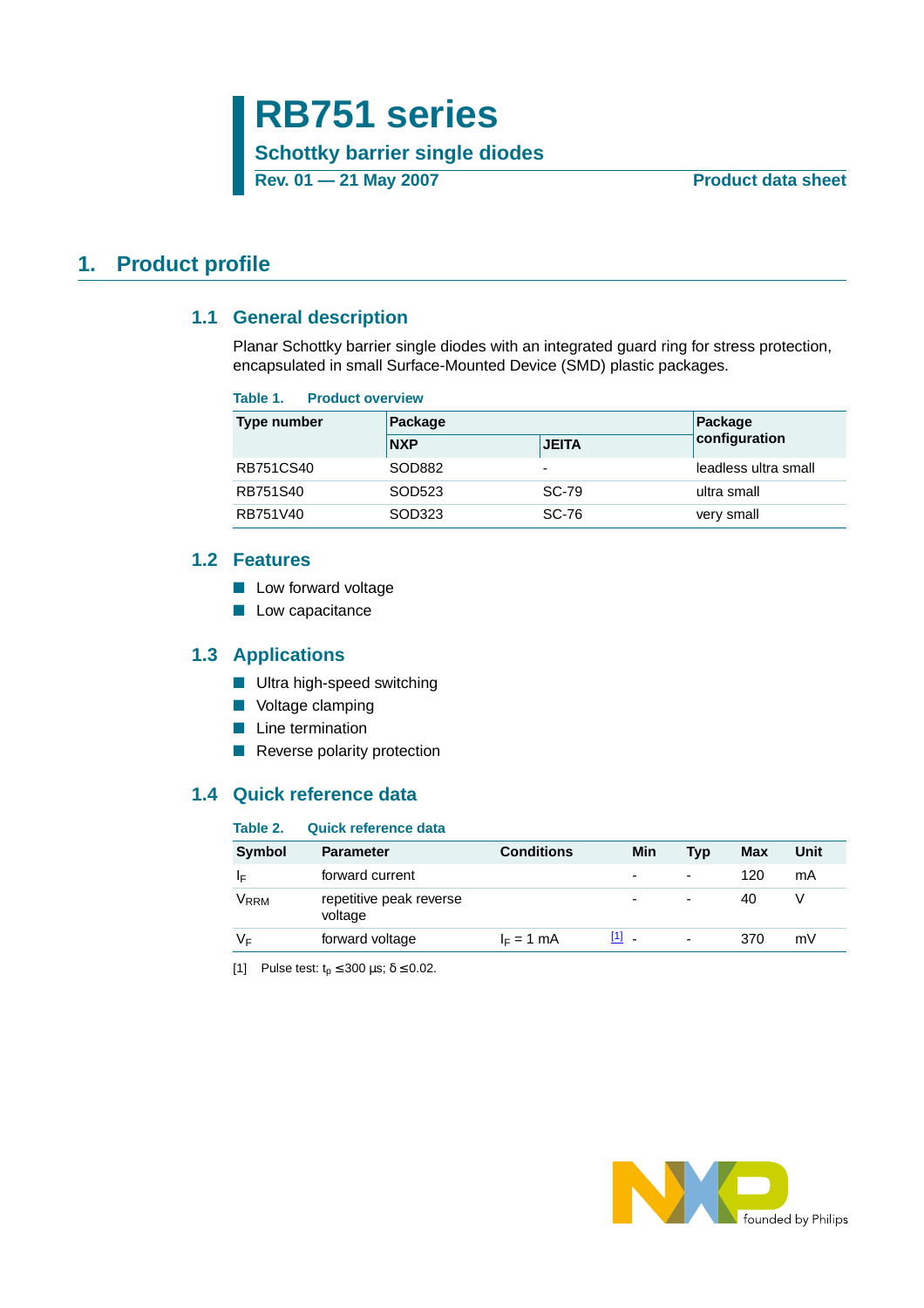**Schottky barrier single diodes**

## <span id="page-1-1"></span>**2. Pinning information**

| Table 3.              | <b>Pinning</b>     |                                            |
|-----------------------|--------------------|--------------------------------------------|
| Pin                   | <b>Description</b> | <b>Simplified outline</b><br><b>Symbol</b> |
| <b>SOD882</b>         |                    |                                            |
| 1                     | cathode            | $[1]$                                      |
| $\overline{2}$        | anode              | $1 + 2$<br>$\overline{2}$<br>٠             |
|                       |                    | sym001                                     |
|                       |                    | Transparent<br>top view                    |
| <b>SOD323; SOD523</b> |                    |                                            |
| 1                     | cathode            | $[1]$                                      |
| $\overline{2}$        | anode              | $1 - 12$                                   |
|                       |                    | $\overline{2}$<br>1<br>sym001              |
|                       |                    | 001aab540                                  |

<span id="page-1-0"></span>[1] The marking bar indicates the cathode.

## <span id="page-1-2"></span>**3. Ordering information**

| Table 4.           | <b>Ordering information</b> |                                                                                           |                |  |  |
|--------------------|-----------------------------|-------------------------------------------------------------------------------------------|----------------|--|--|
| <b>Type number</b> | Package                     |                                                                                           |                |  |  |
|                    | <b>Name</b>                 | <b>Description</b>                                                                        | <b>Version</b> |  |  |
| RB751CS40          | $\overline{\phantom{0}}$    | leadless ultra small plastic package; 2 terminals;<br>body $1.0 \times 0.6 \times 0.5$ mm | SOD882         |  |  |
| RB751S40           | SC-79                       | plastic surface-mounted package; 2 leads                                                  | SOD523         |  |  |
| RB751V40           | SC-76                       | plastic surface-mounted package; 2 leads                                                  | SOD323         |  |  |

## <span id="page-1-3"></span>**4. Marking**

### **Table 5. Marking codes**

| <b>Type number</b> | <b>Marking code</b> |
|--------------------|---------------------|
| RB751CS40          | F6                  |
| RB751S40           | G4                  |
| RB751V40           | W8                  |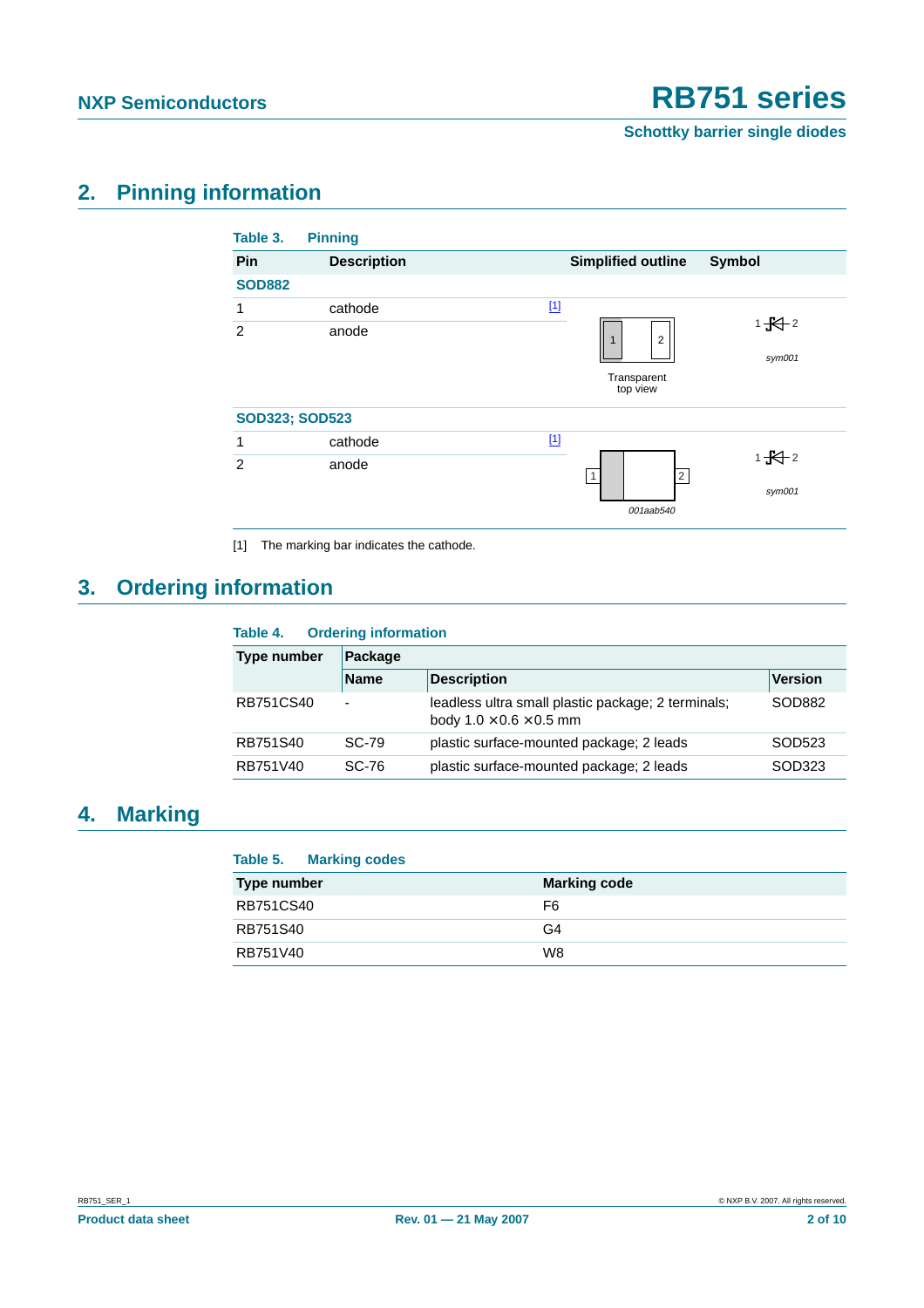### <span id="page-2-5"></span>**5. Limiting values**

| Table 6.                     | <b>Limiting values</b><br>In accordance with the Absolute Maximum Rating System (IEC 60134). |                                 |                                         |            |             |
|------------------------------|----------------------------------------------------------------------------------------------|---------------------------------|-----------------------------------------|------------|-------------|
| Symbol                       | <b>Parameter</b>                                                                             | <b>Conditions</b>               | <b>Min</b>                              | <b>Max</b> | Unit        |
| <b>V<sub>RRM</sub></b>       | repetitive peak reverse<br>voltage                                                           |                                 |                                         | 40         | V           |
| $V_R$                        | reverse voltage                                                                              |                                 |                                         | 40         | $\vee$      |
| $\mathsf{I}_\mathsf{F}$      | forward current                                                                              |                                 |                                         | 120        | mA          |
| <b>IFSM</b>                  | non-repetitive peak forward<br>current                                                       | square wave;<br>$t_{p}$ < 10 ms |                                         | 200        | mA          |
| $P_{\text{tot}}$             | total power dissipation                                                                      | $T_{amb} \leq 25 °C$            | $\boxed{1}$                             |            |             |
|                              | RB751CS40                                                                                    |                                 | $\boxed{2}$<br>$\overline{\phantom{a}}$ | 250        | mW          |
|                              | RB751S40                                                                                     |                                 | [2]                                     | 280        | mW          |
|                              | RB751V40                                                                                     |                                 |                                         | 280        | mW          |
| $T_i$                        | junction temperature                                                                         |                                 |                                         | 150        | °C          |
| $T_{amb}$                    | ambient temperature                                                                          |                                 | $-65$                                   | $+150$     | °C          |
| ${\mathsf T}_{\textsf{stg}}$ | storage temperature                                                                          |                                 | -65                                     | $+150$     | $^{\circ}C$ |

<span id="page-2-0"></span>[1] Device mounted on an FR4 Printed-Circuit Board (PCB), single-sided copper, tin-plated and standard footprint.

<span id="page-2-1"></span>[2] Reflow soldering is the only recommended soldering method.

### <span id="page-2-6"></span>**6. Thermal characteristics**

| Table 7.      | <b>Thermal characteristics</b>                 |                   |                                   |                          |     |      |
|---------------|------------------------------------------------|-------------------|-----------------------------------|--------------------------|-----|------|
| <b>Symbol</b> | <b>Parameter</b>                               | <b>Conditions</b> | Min                               | Typ                      | Max | Unit |
| $R_{th(j-a)}$ | thermal resistance from<br>junction to ambient | in free air       | $[1]$                             |                          |     |      |
|               | <b>RB751CS40</b>                               |                   | $\boxed{2}$ -                     | $\overline{\phantom{a}}$ | 500 | K/W  |
|               | RB751S40                                       |                   | $\begin{bmatrix} 2 \end{bmatrix}$ | $\overline{\phantom{a}}$ | 450 | K/W  |
|               | RB751V40                                       |                   |                                   | $\overline{\phantom{a}}$ | 450 | K/W  |
|               |                                                |                   |                                   |                          |     |      |

<span id="page-2-2"></span>[1] Device mounted on an FR4 PCB, single-sided copper, tin-plated and standard footprint.

<span id="page-2-3"></span>[2] Reflow soldering is the only recommended soldering method.

## <span id="page-2-7"></span>**7. Characteristics**

#### **Table 8. Characteristics**

 $T_{amb}$  = 25 °C unless otherwise specified.

| .              |                  |                                           |                                     |            |                          |      |
|----------------|------------------|-------------------------------------------|-------------------------------------|------------|--------------------------|------|
| Symbol         | <b>Parameter</b> | <b>Conditions</b>                         | Min                                 | Typ        | <b>Max</b>               | Unit |
| V⊧             | forward voltage  | $I_F = 1$ mA                              | $\begin{bmatrix} 1 \end{bmatrix}$ . | $\sim$     | 370                      | mV   |
| <sup>I</sup> R | reverse current  | $V_R = 30 V$                              | $\sim$                              | $\sim 100$ | 0.5                      | μA   |
| $C_d$          |                  | diode capacitance $V_R = 1 V$ ; f = 1 MHz |                                     |            | $\overline{\phantom{a}}$ | рF   |

<span id="page-2-4"></span>[1] Pulse test:  $t_0 \le 300$   $\mu$ s;  $\delta \le 0.02$ .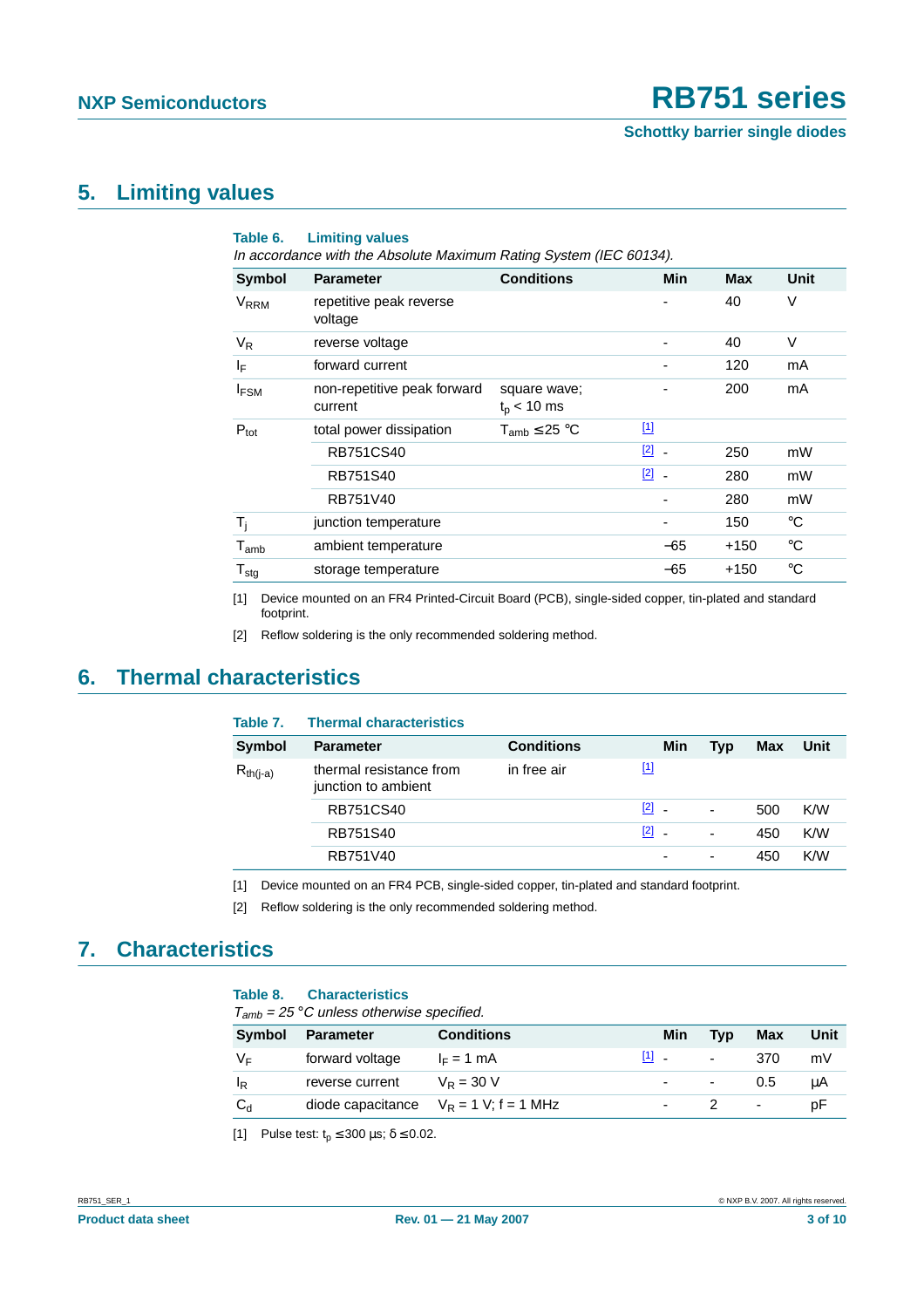**Schottky barrier single diodes**

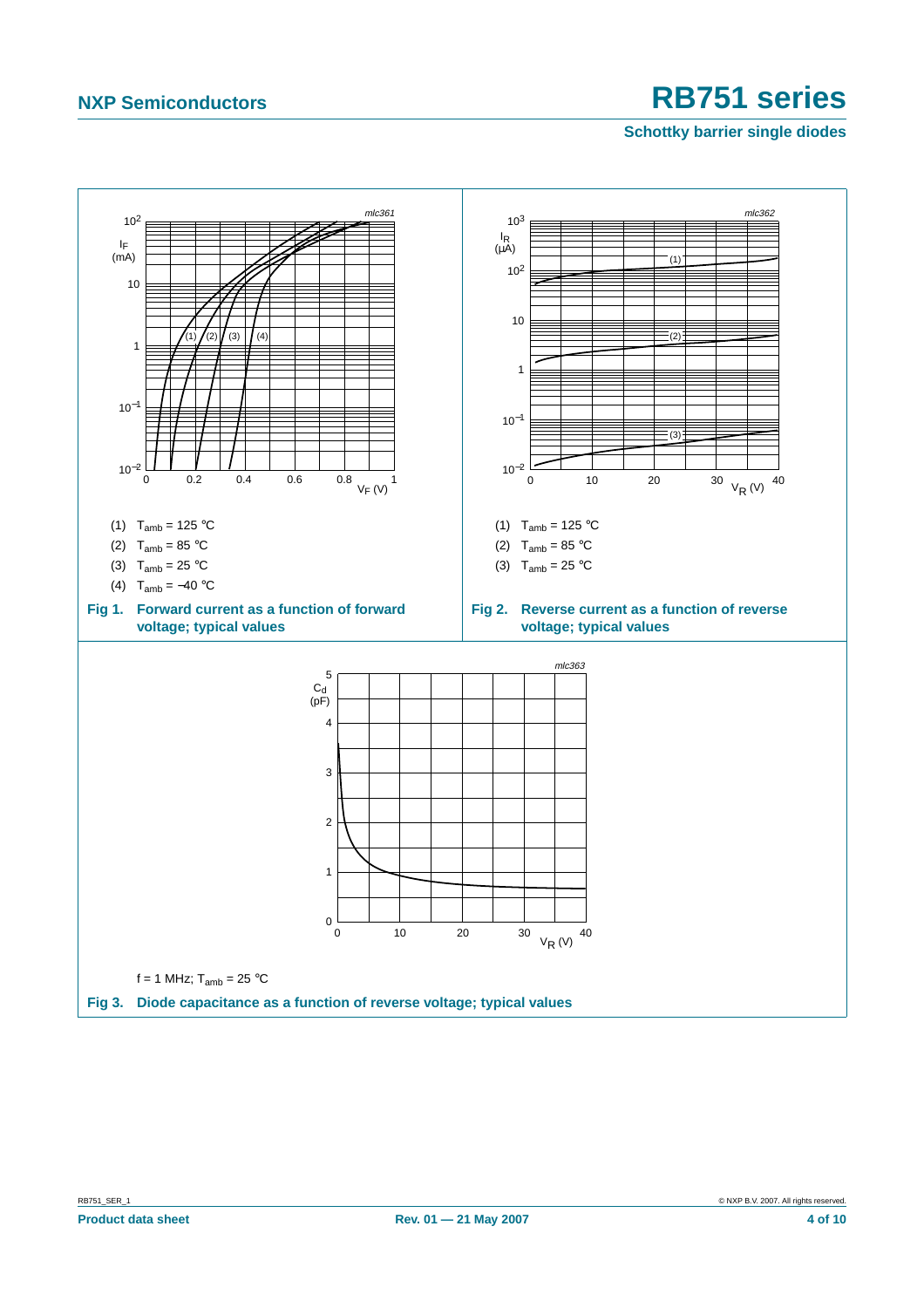**Schottky barrier single diodes**

## <span id="page-4-1"></span>**8. Package outline**



## <span id="page-4-2"></span>**9. Packing information**

#### **Table 9. Packing methods**

The indicated -xxx are the last three digits of the 12NC ordering code.<sup>[\[1\]](#page-4-0)</sup>

| <b>Type number</b> | Package | <b>Description</b>             | <b>Packing quantity</b>  |                |        |
|--------------------|---------|--------------------------------|--------------------------|----------------|--------|
|                    |         |                                | 3000                     | 8000           | 10000  |
| <b>RB751CS40</b>   | SOD882  | 2 mm pitch, 8 mm tape and reel | $\overline{\phantom{a}}$ | ٠              | $-315$ |
| RB751S40<br>SOD523 |         | 2 mm pitch, 8 mm tape and reel | $\overline{\phantom{a}}$ | -315           | ٠      |
|                    |         | 4 mm pitch, 8 mm tape and reel | $-115$                   | $\blacksquare$ | $-135$ |
| RB751V40           | SOD323  | 4 mm pitch, 8 mm tape and reel | $-115$                   | $\sim$         | -135   |

<span id="page-4-0"></span>[1] For further information and the availability of packing methods, see [Section](#page-8-0) 13.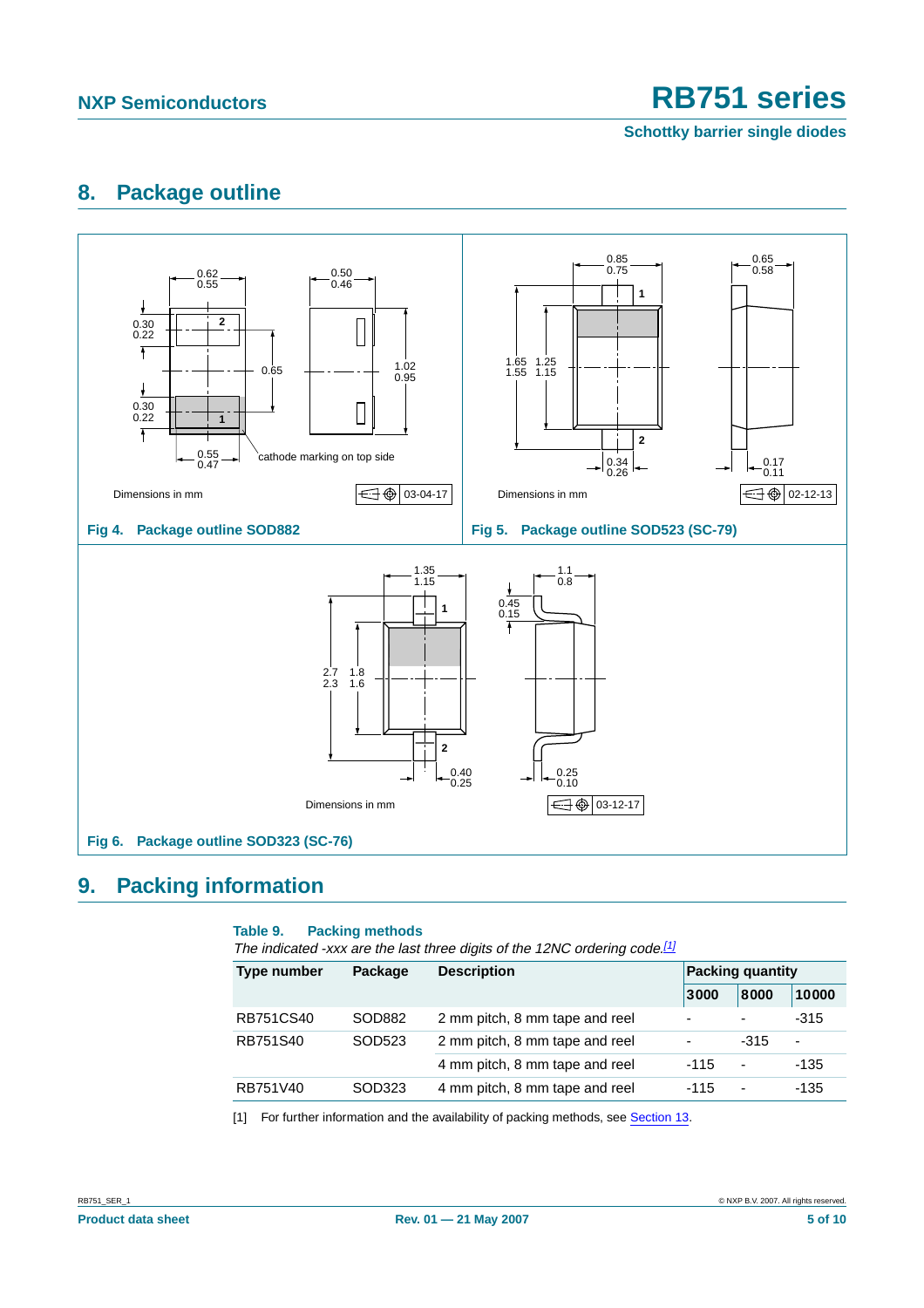**Schottky barrier single diodes**

### <span id="page-5-0"></span>**10. Soldering**

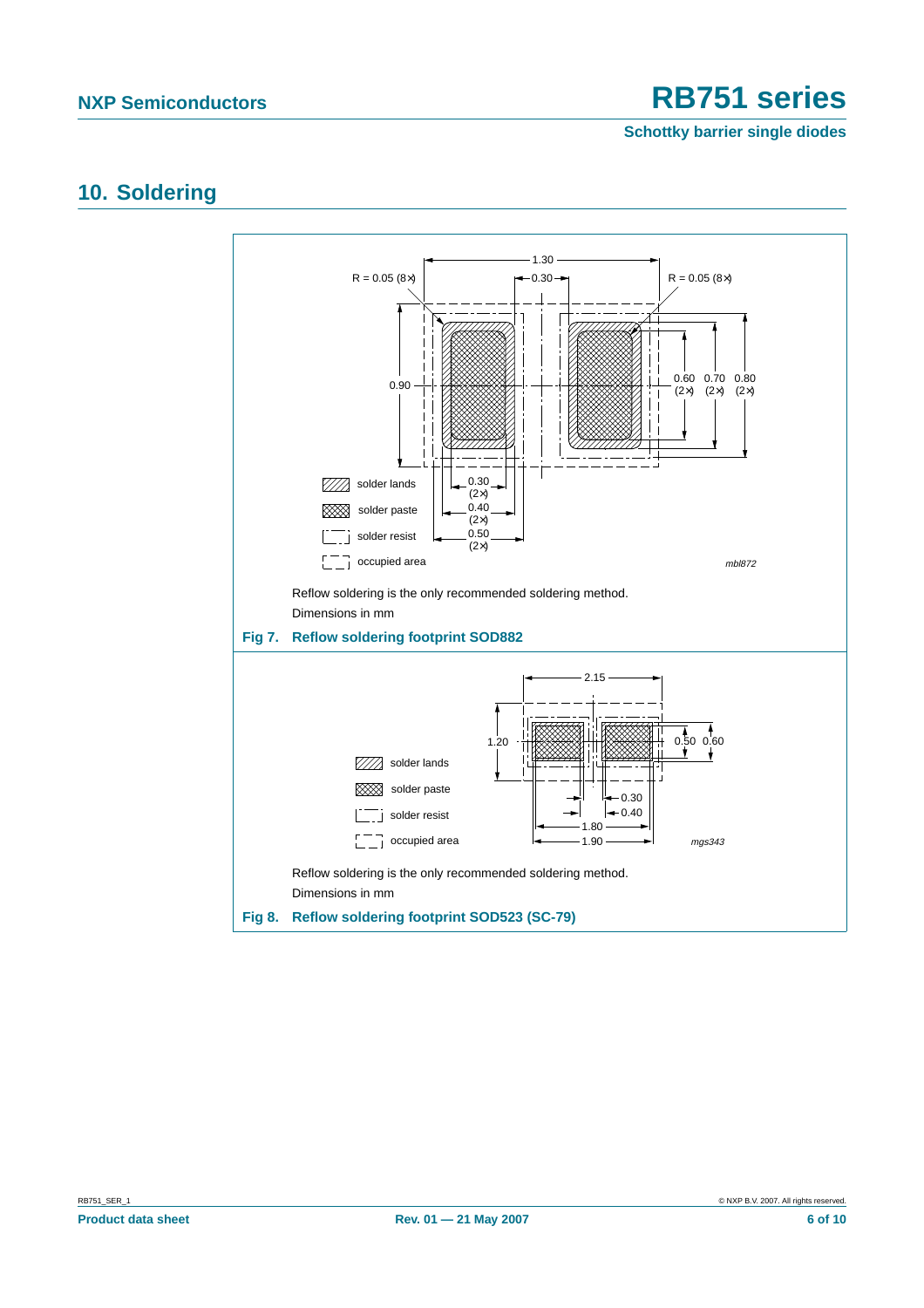#### **Schottky barrier single diodes**

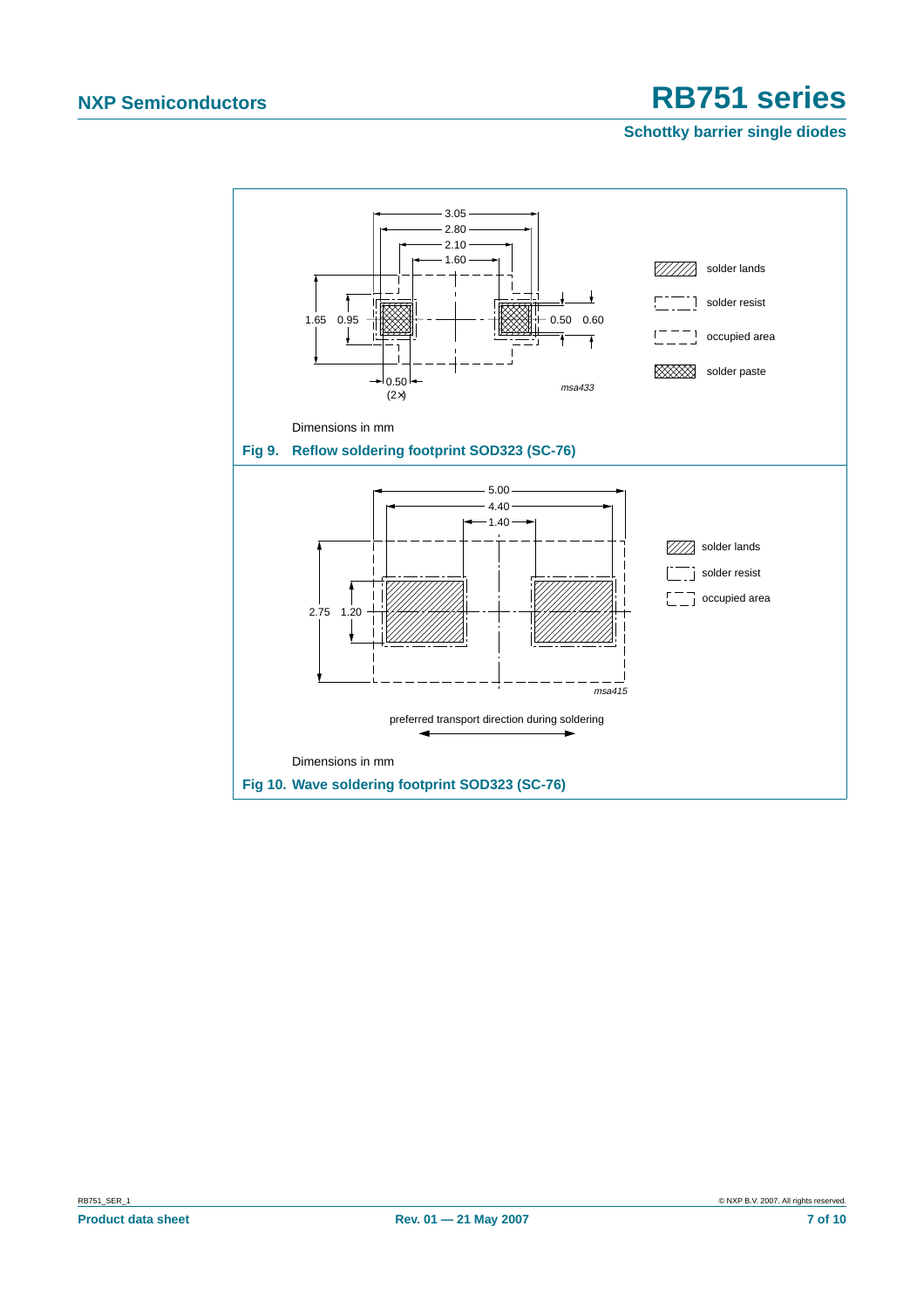**Schottky barrier single diodes**

## <span id="page-7-0"></span>**11. Revision history**

| Table 10. Revision history |              |                    |                          |                          |
|----------------------------|--------------|--------------------|--------------------------|--------------------------|
| Document <b>ID</b>         | Release date | Data sheet status  | <b>Change notice</b>     | Supersedes               |
| RB751 SER 1                | 20070521     | Product data sheet | $\overline{\phantom{0}}$ | $\overline{\phantom{0}}$ |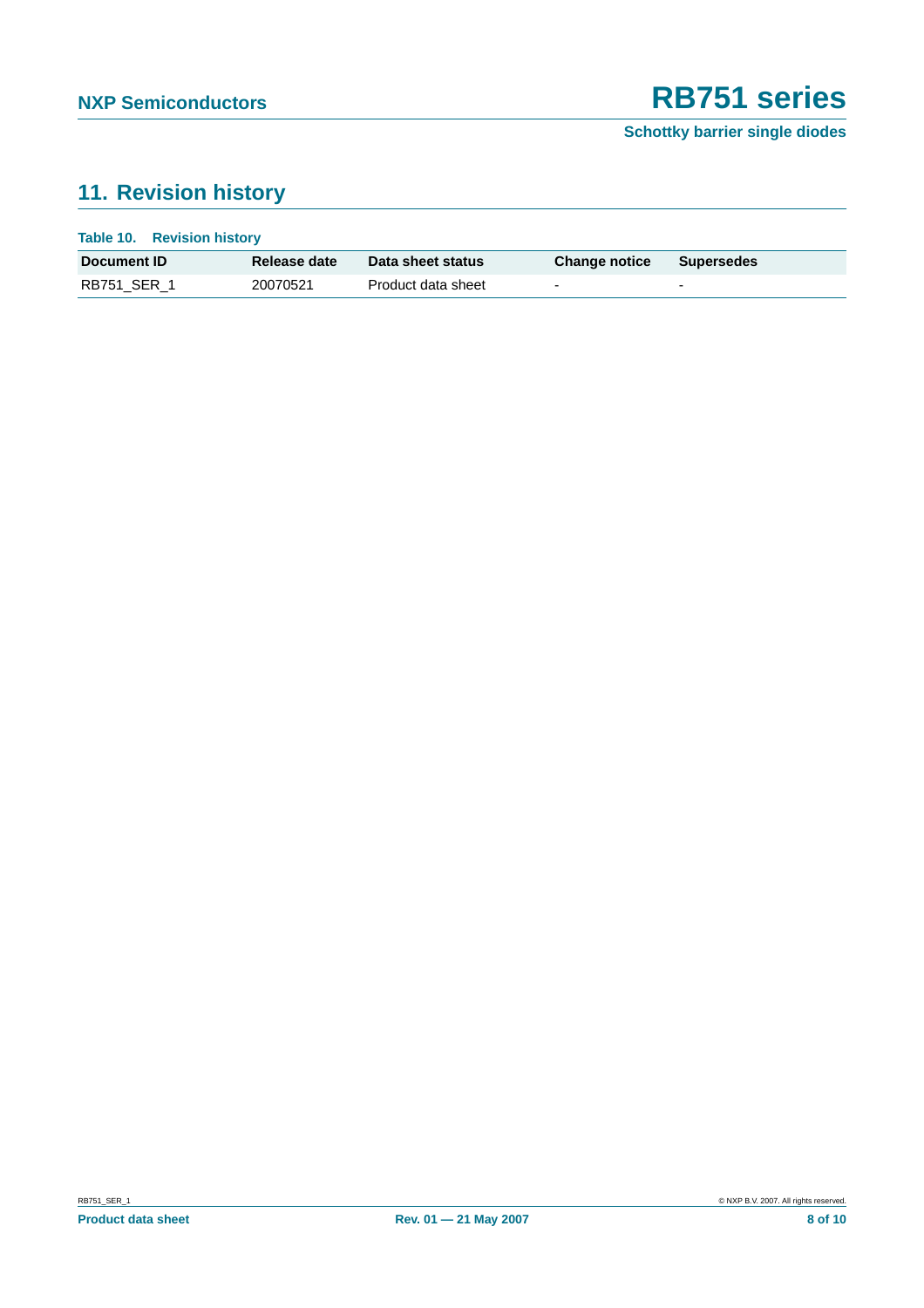## <span id="page-8-1"></span>**12. Legal information**

### <span id="page-8-2"></span>**12.1 Data sheet status**

| Document status <sup>[1][2]</sup> | Product status <sup>[3]</sup> | <b>Definition</b>                                                                     |
|-----------------------------------|-------------------------------|---------------------------------------------------------------------------------------|
| Objective [short] data sheet      | Development                   | This document contains data from the objective specification for product development. |
| Preliminary [short] data sheet    | Qualification                 | This document contains data from the preliminary specification.                       |
| Product [short] data sheet        | Production                    | This document contains the product specification.                                     |

[1] Please consult the most recently issued document before initiating or completing a design.

[2] The term 'short data sheet' is explained in section "Definitions".

The product status of device(s) described in this document may have changed since this document was published and may differ in case of multiple devices. The latest product status information is available on the Internet at URL <http://www.nxp.com>.

### <span id="page-8-3"></span>**12.2 Definitions**

**Draft —** The document is a draft version only. The content is still under internal review and subject to formal approval, which may result in modifications or additions. NXP Semiconductors does not give any representations or warranties as to the accuracy or completeness of information included herein and shall have no liability for the consequences of use of such information.

**Short data sheet —** A short data sheet is an extract from a full data sheet with the same product type number(s) and title. A short data sheet is intended for quick reference only and should not be relied upon to contain detailed and full information. For detailed and full information see the relevant full data sheet, which is available on request via the local NXP Semiconductors sales office. In case of any inconsistency or conflict with the short data sheet, the full data sheet shall prevail.

### <span id="page-8-4"></span>**12.3 Disclaimers**

**General —** Information in this document is believed to be accurate and reliable. However, NXP Semiconductors does not give any representations or warranties, expressed or implied, as to the accuracy or completeness of such information and shall have no liability for the consequences of use of such information.

**Right to make changes —** NXP Semiconductors reserves the right to make changes to information published in this document, including without limitation specifications and product descriptions, at any time and without notice. This document supersedes and replaces all information supplied prior to the publication hereof.

**Suitability for use —** NXP Semiconductors products are not designed, authorized or warranted to be suitable for use in medical, military, aircraft, space or life support equipment, nor in applications where failure or

malfunction of a NXP Semiconductors product can reasonably be expected to result in personal injury, death or severe property or environmental damage. NXP Semiconductors accepts no liability for inclusion and/or use of NXP Semiconductors products in such equipment or applications and therefore such inclusion and/or use is at the customer's own risk.

**Applications —** Applications that are described herein for any of these products are for illustrative purposes only. NXP Semiconductors makes no representation or warranty that such applications will be suitable for the specified use without further testing or modification.

**Limiting values —** Stress above one or more limiting values (as defined in the Absolute Maximum Ratings System of IEC 60134) may cause permanent damage to the device. Limiting values are stress ratings only and operation of the device at these or any other conditions above those given in the Characteristics sections of this document is not implied. Exposure to limiting values for extended periods may affect device reliability.

**Terms and conditions of sale —** NXP Semiconductors products are sold subject to the general terms and conditions of commercial sale, as published at <http://www.nxp.com/profile/terms>, including those pertaining to warranty, intellectual property rights infringement and limitation of liability, unless explicitly otherwise agreed to in writing by NXP Semiconductors. In case of any inconsistency or conflict between information in this document and such terms and conditions, the latter will prevail.

**No offer to sell or license —** Nothing in this document may be interpreted or construed as an offer to sell products that is open for acceptance or the grant, conveyance or implication of any license under any copyrights, patents or other industrial or intellectual property rights.

### <span id="page-8-5"></span>**12.4 Trademarks**

Notice: All referenced brands, product names, service names and trademarks are the property of their respective owners.

## <span id="page-8-0"></span>**13. Contact information**

For additional information, please visit: **http://www.nxp.com** For sales office addresses, send an email to: **salesaddresses@nxp.com**

RB751\_SER\_1 © NXP B.V. 2007. All rights reserved.